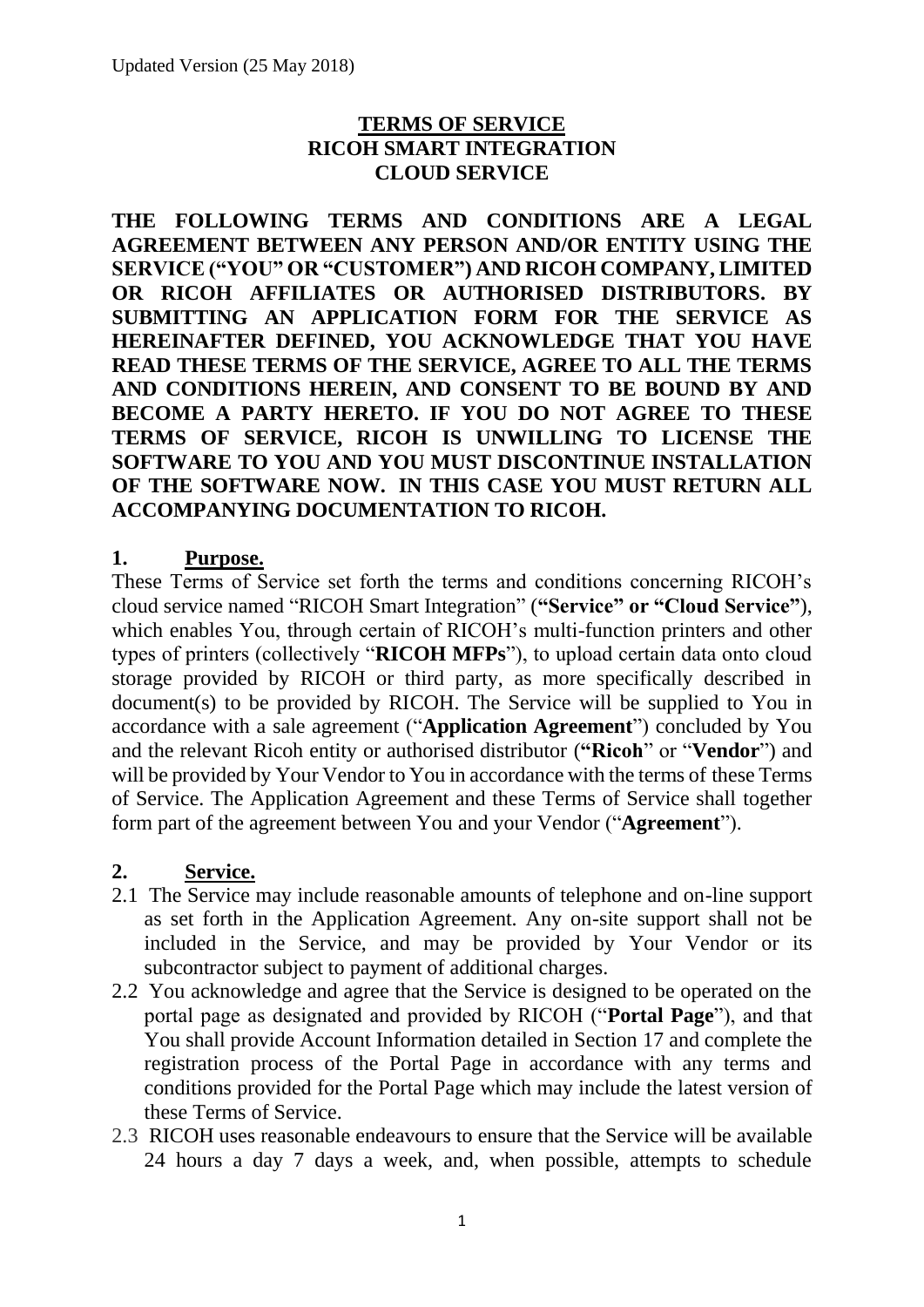routine preventative maintenance during off-peak hours. However, Your access to and use of the Service may be unavailable for the duration of any unanticipated or unscheduled downtime or unavailability of any portion or all of the Service for any reason, including as a result of power outages, system failures, problems inherent in the use of the internet and electronic communications, failures of RICOH's or its third party service providers (including telecommunications, hosting, and power providers) or other interruptions. Further, RICOH is entitled, without any liability to You, to suspend or limit access to the Service at any time: (i) for scheduled downtime to permit RICOH to conduct maintenance or make modifications to the Service or (ii) in the event of a denial of service attack or other attack on the Service or other event that RICOH determines, in RICOH's sole discretion, may create a risk to the Service, to RICOH or to any of RICOH's other customers if the Service were not suspended. RICOH will take reasonable steps to minimise such disruption where it is within the reasonable control of RICOH. **YOU AGREE THAT RICOH SHALL NOT BE LIABLE FOR ANY INTERRUPTION, OUTAGE, UNAVAILABILITY OR SUSPENSION OF THE SERVICE.**

## **3. Order.**

- 3.1 You must order (**"Order"**) a subscription to the Service (or any part of it) by submitting the application form as set forth in the Application Agreement to the Vendor with whom You conclude such Application Agreement. Once Your Order is accepted by Your Vendor, You acknowledge that Your Order under the Application Agreement and provision of the Service by Your Vendor under this Agreement shall be subject to Your acceptance of all of the terms of this Agreement, and to Your payment of any applicable fees in connection with the Service. You also acknowledge that Your Application Agreement and any subsequent Orders will only be between You and Your Vendor and that no other Ricoh entity or authorised distributor can be held liable for the provision of the Service or any related services by Your Vendor to You. In Your Order You shall identify the RICOH MFPs and their locations to be covered by this Agreement and designate one or more employees as an administrator of the Service (**"Administrator"**). Detailed ordering procedure of the Service shall be specified in the Application Agreement.
- 3.2 Within a reasonable time following receipt of the Order, Your Vendor will assess the Order and confirm the information necessary to provide the Service, and issue a document indicating its acceptance of the Order.

## **4. ID and Password of the Service.**

4.1 After the confirmation of an acceptance notice of the Order issued by Your Vendor, RICOH will if required, itself or through other designated third party, issue and send to the Administrator an Administrator's ID and Administrator's password necessary for the use of the Service.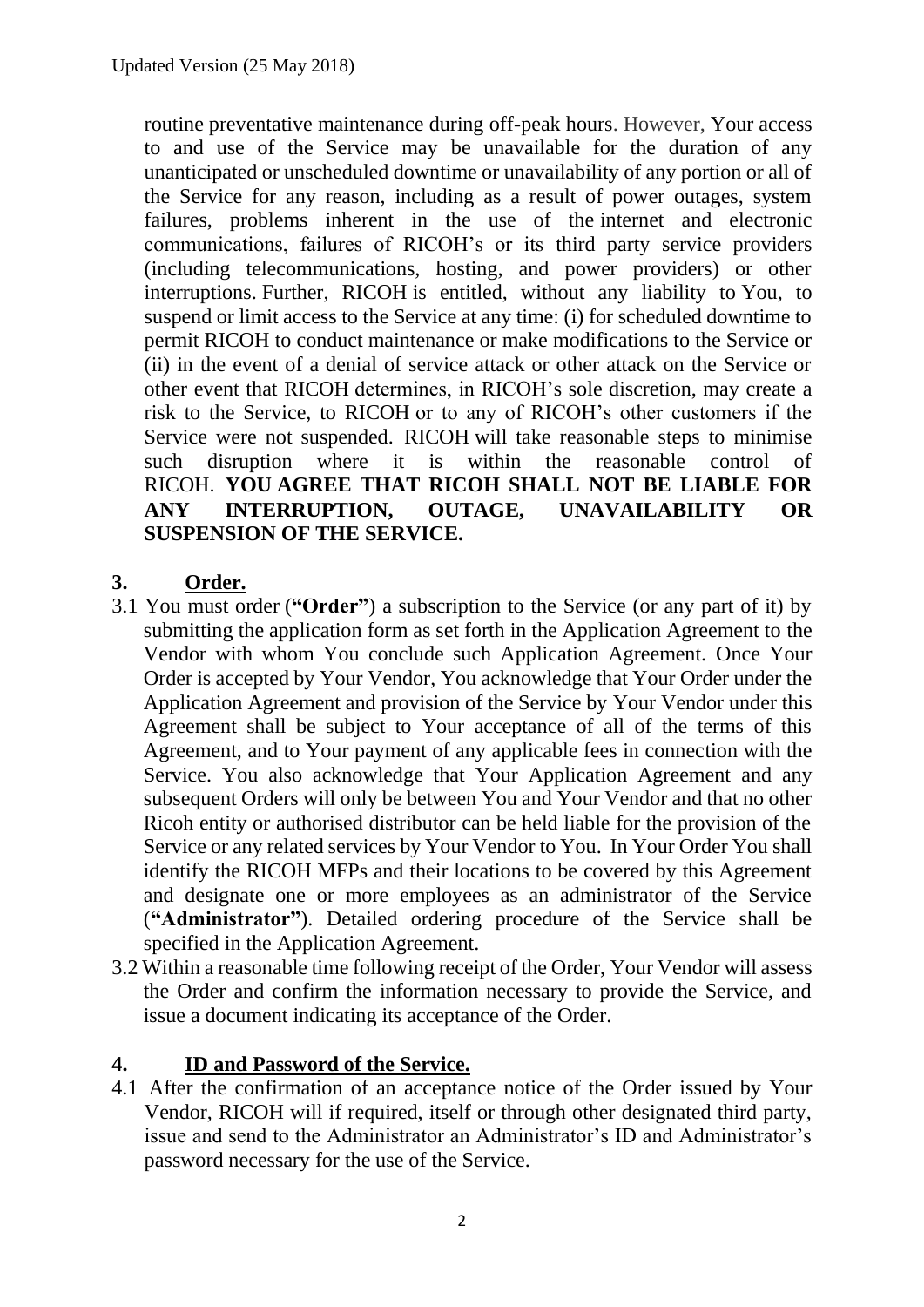4.2 Your employees' use of the Service shall require the assignment of a user ID and password issued by the Administrator. You are solely responsible for selection of users of the Service (collectively **"Users"**), and the assignment of user IDs and passwords to Your employees who use the Service as the Users and control of such IDs and passwords or other access controls. You shall be responsible for all access or use of the Service by the Users. Further, You shall cause all of the Users to comply with all of the terms of this Agreement and provide them a copy if necessary.

## **5. Preparation of the Service.**

5.1 You acknowledge and agree that the commencement and use of the Service are subject to a certain number of conditions:

- the download from the website as designated by RICOH and installation of the application program(s) ("**Application Program**") onto certain RICOH MFPs identified in the Order in accordance with the terms to be agreed by You and Your Vendor,

- You agree that Your access to the Service on such RICOH MFPs will be valid for the term of the Application Agreement, as long as you have the licence rights to use such RICOH MFPs. In particular, in the event Your access to the Service is connected to leased RICOH MFPs, Your access to the Service for such RICOH MFPs will terminate upon expiration of the corresponding RICOH MFPs' leases, unless otherwise agreed in the Application Agreement.

- 5.2 The Application Program shall at all times be and remain an Intellectual Property Right of RICOH (defined in Section 11.1 hereof), and you shall use the application program in compliance with the restrictions set forth herein with respect to RICOH's Intellectual Property Rights.
- 5.3 For commencement of use of the Service, each of the Users shall, at its own expenses and responsibility, prepare any information, software, device, and/or any other device(s) necessary for the Service as designated by RICOH (collectively "**Devices**").
- 5.4 You shall abide by any and all of the terms applied to the Devices as may be imposed or required by RICOH or any third party, including without limitation any license agreement concluded by You and such third party.

## **6. Fees.**

- 6.1 In consideration of the Services, you shall pay the relevant fee(s) in accordance with the payment terms set forth in the Application Agreement. Non-payment of the relevant fee(s) shall be grounds for suspension of the Service or termination of this Agreement and Your access to the Services.
- 6.2 In addition to the relevant fee(s), unless otherwise specifically stated in the Application Agreement, You shall be responsible for and agree to pay all taxes, duties, charges and regulatory fees of any type whatsoever that are, or may in the future be, assessed in connection with the provision or use of the Services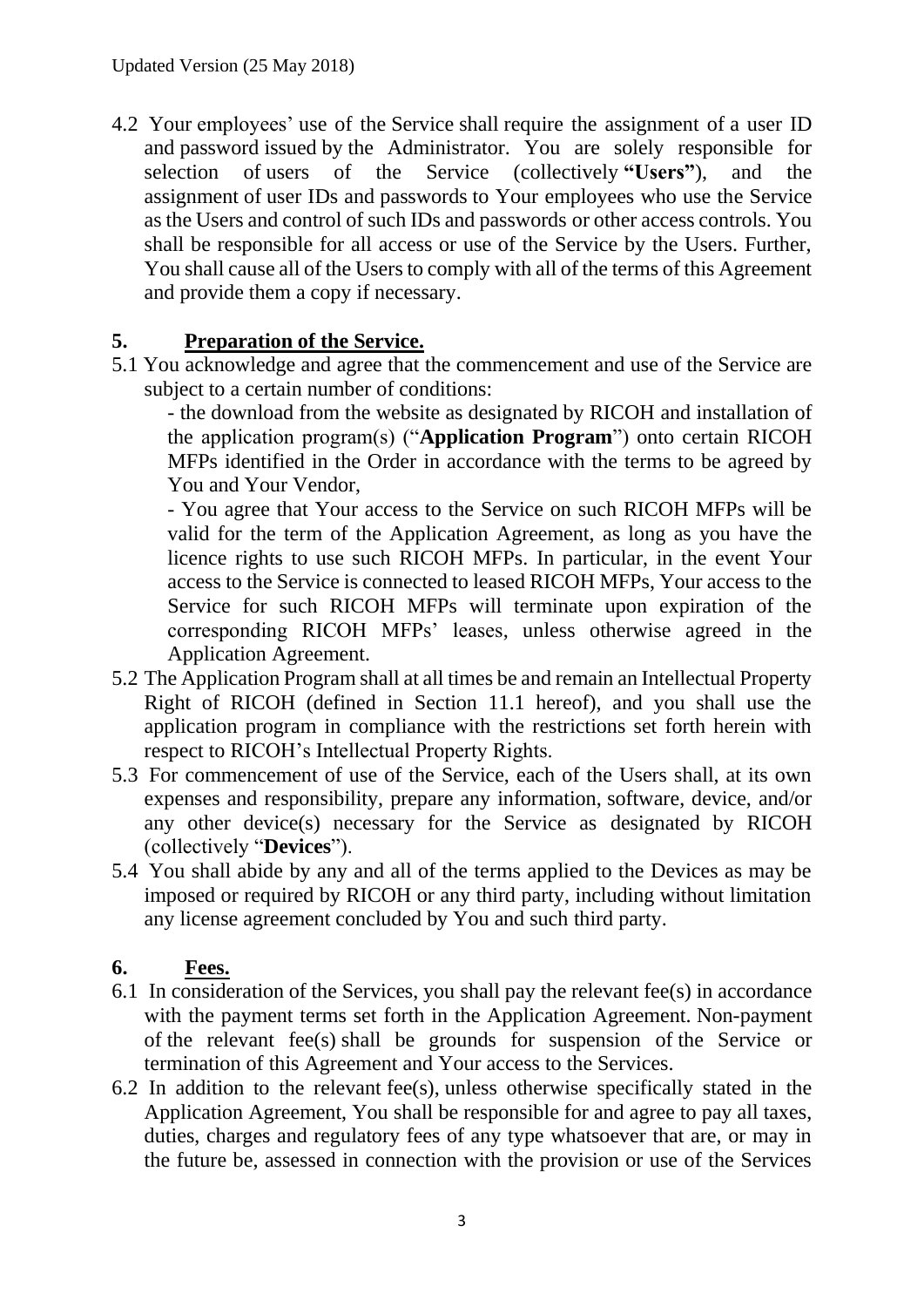including but not limited to any local, county, state, federal or foreign taxes including VAT, sales, duties, use, privilege, excise, utility gross receipts, telecommunication, internet, public utility or other similar assessments.

6.3 In addition to the relevant fee(s) for the Services, you are responsible for the fees and charges, if any, associated with the use and operation of your mobile devices and personal computers, such as messaging charges and airtime, and the costs of internet access.

# **7. Term.**

This Agreement shall become effective on the date when Your Order is accepted by Your Vendor. Unless terminated pursuant to the terms of this Agreement or the terms of the Application Agreement, You are entitled to use the Service for the period specified in the Application Agreement, subject to the payment of the relevant fees.

## **8. License to Use the Service**.

- 8.1 Subject to the terms and conditions of this Agreement, RICOH hereby grants You a limited, non-exclusive, non-assignable, nonsublicensable, and non-transferable license to access and use the Service on RICOH MFPs for the term of the Application Agreement and to allow Users to use the Services solely for its own business purposes and not for purposes of any further distribution or resale. This Agreement shall not be deemed to transfer any ownership, title or proprietary rights or other intellectual property rights to the Service to You. All rights not expressly granted hereunder are reserved to RICOH and/or its licensors. RICOH warrants that it has the right to allow You to use the Service accordance with the terms of this Agreement.
- 8.2 RICOH reserves the right to modify, add, or remove features or functions to or from the Service, or to provide programming fixes, enhancements, updates and upgrades, thereto and to convert You to new versions thereof at any time in its sole discretion, without notice and without incurring any liability whatsoever; provided, however, that RICOH shall have no obligation to provide such programming fixes, enhancements, modification, addition, removal, corrections, updates or upgrades.
- 8.3 You undertake to supervise and control use of the Services and ensure that the Services are used by your employees (Users) in accordance with the terms of this Agreement. If any User using the Services breaches any of the terms of this Agreement, You agree to be liable to RICOH under this Agreement as if the breach concerned had been committed by You and agree to indemnify and hold harmless RICOH and Ricoh Indemnified Parties (as defined in Section 14) for any damage, loss caused or costs incurred resulting from such breach and any Service Misuse (as defined in Section 9).

## **9. Service Misuse**.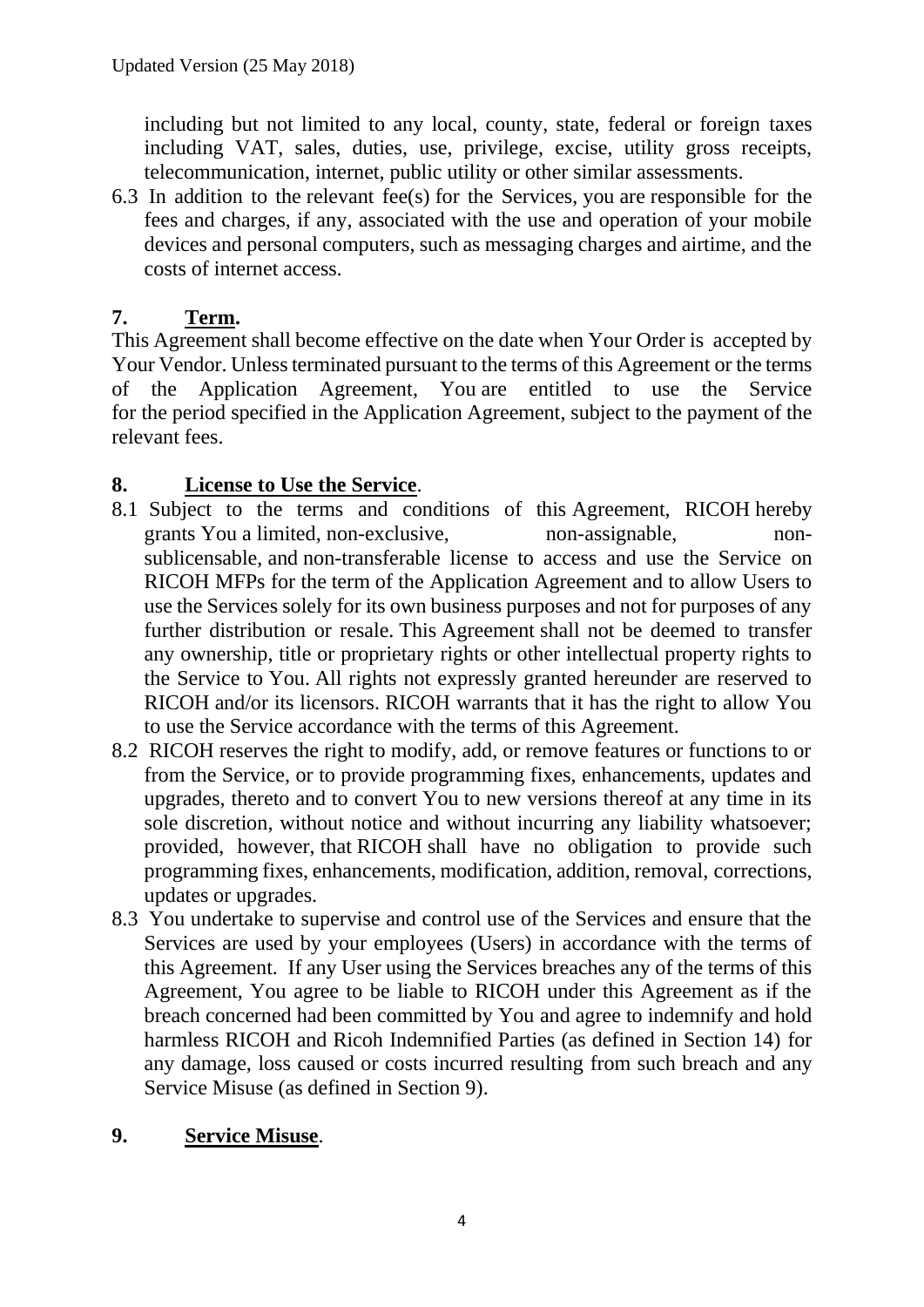You agree and covenant that You and the Users will not use the Service for any unlawful purpose. Without limiting the foregoing, You warrant that the Users will not use the Service: (i) to disseminate any content or material that is harmful, threatening, abusive, harassing, tortuous, defamatory, vulgar, obscene, pornographic, libellous, or otherwise objectionable under applicable laws or community standards; (ii) to disseminate any software viruses or any other computer code, files or programs that may harm, interrupt, destroy or limit the functionality of any computer software or hardware or telecommunications equipment; (iii) to upload, transmit or post any data or files that You do not have the right to transmit or that would infringe the intellectual property rights or proprietary rights, or rights of publicity or privacy, of any third party or any applicable data protection regulations; (iv) to facilitate sending unsolicited or unauthorized advertising, promotional materials, junk mail, spam, chain letters, pyramid schemes, or any other form of duplicative or unsolicited messages, whether commercial or otherwise; (v) to use the Service in a manner that enables You to avoid any obligation to pay for the Service, or to otherwise disrupt or place an undue burden or demand on the Service or the servers or networks involved with the operation thereof; (vi) to gain unauthorised access to the Service or to access (or attempt to access) another user's site through password mining or any other means; (vii) use the Service to cause or intend to cause embarrassment or distress to, or to threaten, harass or invade the privacy of any third party; or (viii) to use the Service in any way that is illegal or violates any local, state, national or foreign law, ordinance, rule or regulation (collectively, a "**Service Misuse**"). You shall be solely responsible for any damage to any party resulting from any Service Misuse by You or any of the Users.

## **10. Security.**

The Service utilises the public internet and third party networks, and You acknowledge that no provider can absolutely prevent intrusions or interception of data, or guarantee security of information transmitted or accessed over the internet, or maintained on remote servers. You are solely responsible for the security of Your own networks and computers including but not limited to selection and maintenance of any anti-virus, security or fraud prevention technology and such configurations You may deem necessary.

## **11. Ownership of Intellectual Property; Restrictions.**

11.1You acknowledge and agree that the Service and its relevant programs (including Application Programs) use and contain confidential and proprietary information and technology of RICOH and/or its licensors and embody trade secrets and intellectual property of RICOH and/or its licensors protected under copyright and other laws, and by international treaty provisions. Your rights in the Service and its relevant programs are limited to those license rights expressly granted under this Agreement, and RICOH and/or its licensors retain all rights not expressly granted herein. Without limiting the foregoing, and with respect to the Service and its relevant programs, RICOH and/or its licensors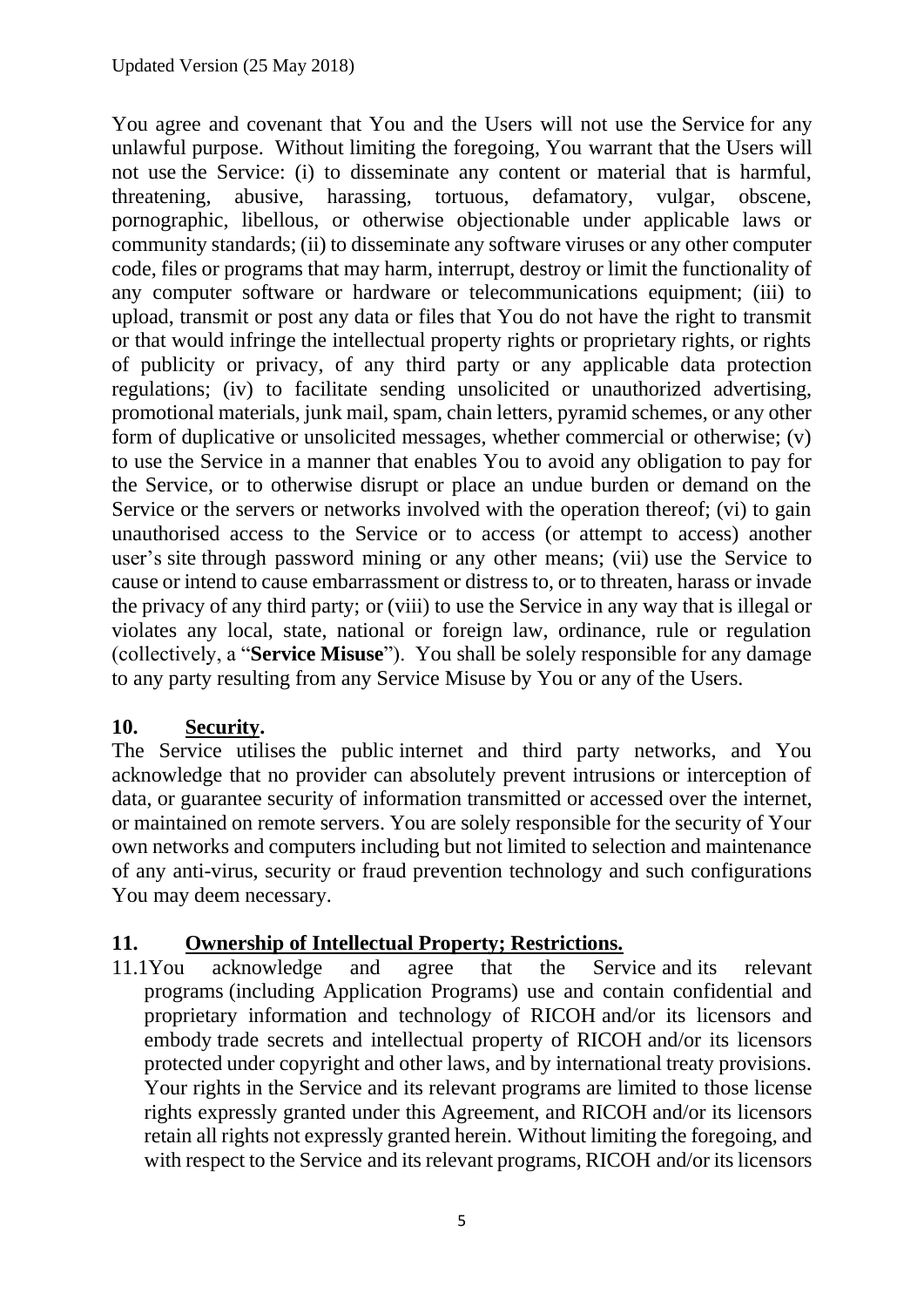retain all right, title, and interest in to: (i) all programs and firmware code (source and object), functionality, technology, system or network architecture, databases, tools, reports, user interfaces, URLs and domain names and all modifications thereto; (ii) all trademarks (including logos, slogans, trade names, and service marks), (iii) all trade secrets, ideas, inventions, patents, copyrights and other intellectual property rights with respect thereto; (iv) all evaluations, comments, ideas and suggestions made by You, even if those are incorporated into subsequent versions, and (v) any modifications or derivative works developed from or to any of the foregoing, specifically including any customisations, modifications or alterations to the Service for Your use (collectively, "**RICOH's Intellectual Property Rights**"). You agree to treat, protect and maintain, RICOH's Intellectual Property Rights as strictly confidential and shall not disclose RICOH's Intellectual Property Rights to any third party. Further, no right, title or interest to any trademarks, service marks or trade names of RICOH and/or any of its licensors is granted by this Agreement. In no event shall You alter or remove any copyright notice, trademark notice, and/or proprietary legend set forth on or contained within the Service. RICOH's licensors are intended third party beneficiaries of the provisions of this Agreement relating to the licensor's intellectual property that has been incorporated into the Service.

11.2You agree not to modify, alter or create derivative works based upon all or part of the RICOH's Intellectual Property Rights and, to the maximum extent permitted by law, agree not to copy, reverse engineer, decompile, disassemble or otherwise attempt to discover the source code of the RICOH's Intellectual Property Rights. You agree not to use the RICOH's Intellectual Property Rights for any purpose other than as provided herein, or to exceed the capacity of any seat, server or similar volume or usage restrictions. You shall not resell, rent, lease, distribute, host as a service, make available for timesharing, provide on a service bureau basis or otherwise make available for the benefit of third parties (whether for a fee or otherwise) the Service or any RICOH's Intellectual Property Rights, in whole or in part. You shall notify Your employees and agents who may have access to the Service of the terms of this Agreement including any restrictions contained in this Agreement and shall ensure their compliance with all the terms of this Agreement.

11.3You acknowledge that RICOH may provide You with certain third party websites and services (collectively, "**Third Party Services**"). Where You select features that permit connection to or use of Third Party Services, it is Your sole responsibility to obtain an account with such Third Party, and to pay any fees or charges that may be assessed in connection with Your use thereof. Further, Your use of any Third Party Services shall be subject to the terms and conditions of the respective Third Party license agreements or terms of use, with which You must agree before you access them. RICOH does not promote, endorse, take responsibility for, warrant or guarantee any Third Party Services. Because RICOH has no control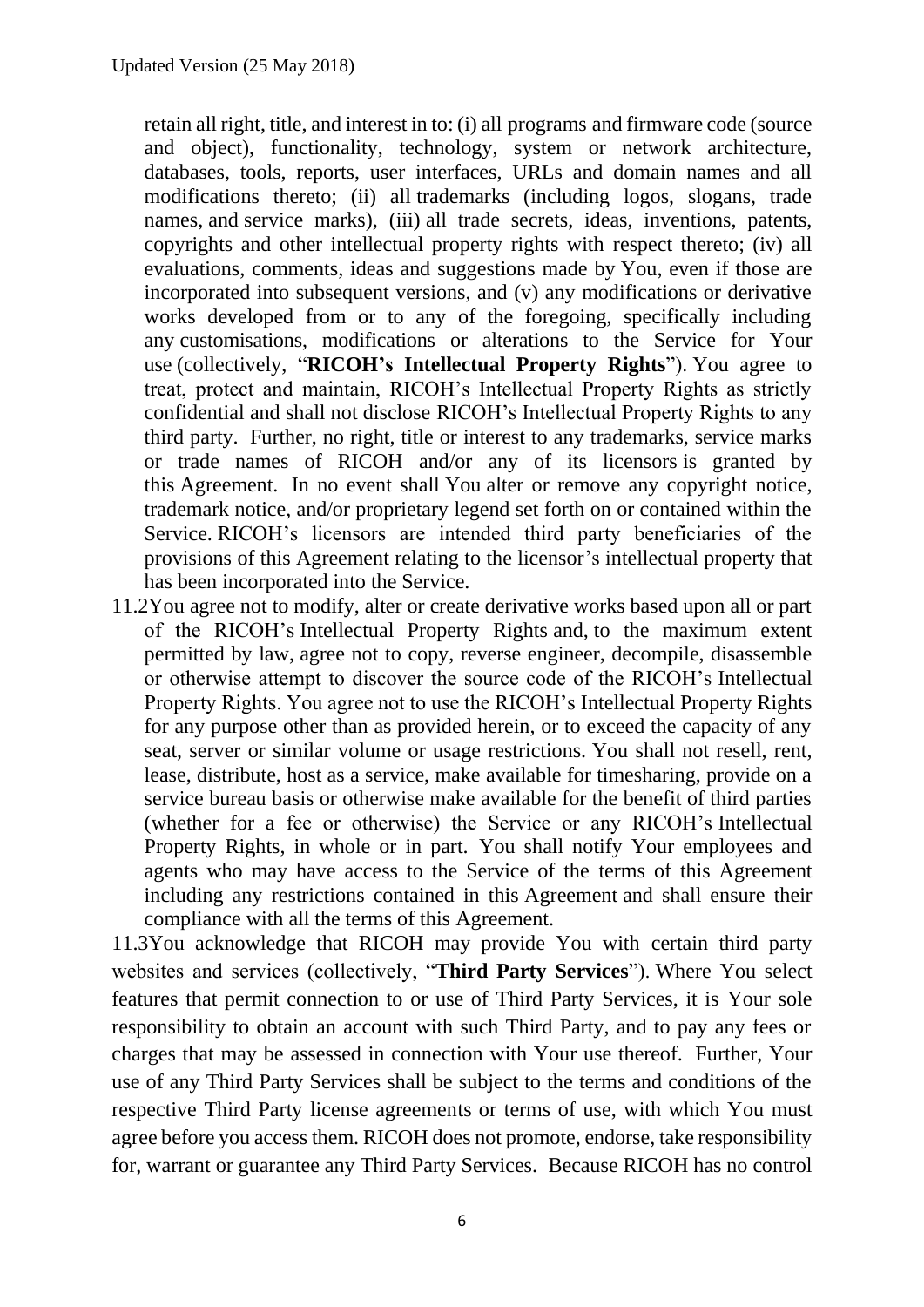over the Third Party Services, you agree that use of such Third Party Services is at your sole risk and agree that RICOH is not liable for any loss or damage that you may suffer by using such Third Party Services. All Third Party Services are furnished by RICOH WITHOUT SUPPORT, "AS IS" AND WITHOUT ANY WARRANTIES OF ANY KIND, EXPRESS OR IMPLIED.

11.4 Upon the termination of this Agreement (howsoever occurring), Your access will be disabled and you will no longer be able to use the Services.

## **12. Default; Termination.**

- 12.1RICOH shall have the right to terminate this Agreement if any of the following occurs: (i) You fail to make timely payment of any fees to Your Vendor set out in the Application Agreement related to the Service and such default continues for a period of ten (10) days after Your receipt of written notice, (ii) You file a petition in bankruptcy, or are adjudicated bankrupt, or a petition in bankruptcy is filed against You and is not discharged within thirty (30) days, or You become insolvent or make an assignment for the benefit of creditors or an arrangement pursuant to any bankruptcy law, or a receiver is appointed for You or Your business, or (iii) You fail to perform or breach any obligation, warranty, representation or covenant under this Agreement and such default continues for a period of fourteen (14) days after Your receipt of written notice. As Your access to the Service is connected to certain RICOH MFPs identified in Your Order, if for any reasons, Your licence rights to use certain RICOH MFPs terminate, Your access to the Service connected to such RICOH MFPs will be terminated at the same time, unless otherwise agreed with RICOH.
- 12.2In addition to any other rights it may have hereunder, following written notice and opportunity to cure, RICOH may suspend Your access to the Service for any event that would otherwise permit RICOH to terminate this Agreement or for any Service Misuse. In addition to the foregoing, in the event of emergent circumstances in RICOH's reasonable discretion, RICOH may suspend, deny or block access to or use of the portal, without notice to You for any of the following reasons: (i) to comply with any law, regulation, court order, or other governmental request or order requiring immediate action, (ii) to prevent interference with, damage to, or degradation of the Service, (iii) to eliminate a condition that is potentially damaging or harmful to other users or RICOH, or (iv) if the Service is used in a manner that may expose RICOH to legal liability. If RICOH, in its sole discretion, believes that Your actions or omissions may be considered criminal in nature, RICOH may forward Your Account Information, including without limitation any personally identifiable information, to the appropriate authorities for investigation and prosecution.
- 12.3RICOH may discontinue providing the Service (all or part of it) and/or terminate this Agreement for convenience at any time upon providing You with at least thirty (30) calendar days prior written notice and refunding the unused portion of the annual service fee for the remaining Service Term period.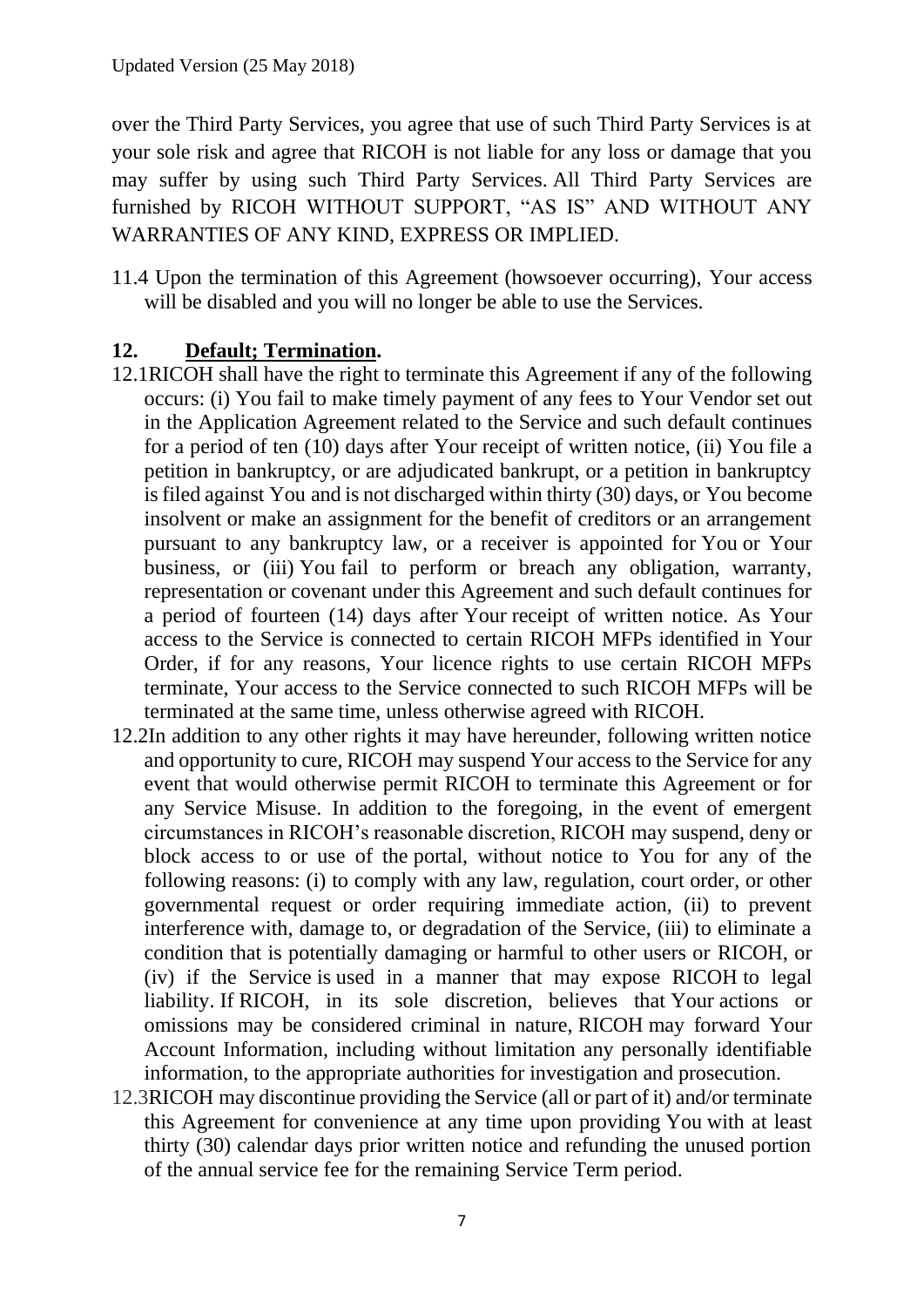- 12.4If RICOH terminates this Agreement for any reason then (i) You remain liable for all fees and obligations incurred through the effective date of termination with respect to the Service; (ii) all licenses and rights to use the Service shall terminate; (iii) You shall immediately remove RICOH's Intellectual Property rights and any program relevant to the Service from Ricoh MFPs, all mobile devices or computers on which it may have been installed, and (iv) except as otherwise stated above, You will not be entitled to the refund of any fees You may have paid under this Agreement or Application Agreement. Neither party shall be liable to the other for any lost profits, loss of revenue, indirect or consequential damages or costs , losses on unfulfilled contracts, or losses of any commitment or investment made in reliance upon this Agreement or the representations of the parties arising or resulting from the termination of this Agreement or loss of data, network downtime. The provisions of this Agreement that are required to give effect to its intent and purposes shall survive termination or expiration of this Agreement.
- 12.5You acknowledge that a breach of the restriction on use of the Service, the unauthorized use of the Service, the relevant programs or RICOH's Intellectual Property rights, or breach of confidentiality would cause irreparable injury to RICOH for which remedies at law would be inadequate. Accordingly, RICOH may seek immediate injunctive or other equitable relief in a court of competent jurisdiction in connection with any breach or alleged breach of the provisions of this Agreement, without the provision of a bond or other undertaking. The exercise of one right or remedy by RICOH shall not be deemed an election of remedies, or a waiver or estoppel of RICOH's right to exercise any other remedy hereunder or at law or in equity.

### **13. Disclaimer of Warranties & Limitation of Damages.**

- 13.1You agree that there are risks inherent in Internet connectivity that could result in the loss of Your data and privacy.
- 13.2THE SERVICE, THE RELEVANT PROGRAMS AND ALL RELATED SERVICES ARE PROVIDED "AS IS" WITH NO WARRANTIES WHATSOEVER. ALL EXPRESS, IMPLIED AND STATUTORY WARRANTIES, INCLUDING, WITHOUT LIMITATION, THE WARRANTIES OF MERCHANTABILITY, FITNESS FOR A PARTICULAR PURPOSE, TITLE, AND NON-INFRINGEMENT, ARE EXPRESSLY DISCLAIMED. TO THE FULLEST EXTENT PERMITTED BY LAW, RICOH DISCLAIMS ANY WARRANTIES FOR THE SECURITY, RELIABILITY, UPTIME, AVAILABILITY, TIMELINESS AND PERFORMANCE OF THE SERVICES. RICOH DOES NOT WARRANT THAT THE FUNCTIONS PERFORMED BY THE SERVICES WILL BE SECURE, PRIVATE, UNINTERRUPTED OR ERROR-FREE, THAT THE SERVERS THAT SUPPORT IT WILL BE FREE FROM VIRUSES OR OTHER HARMFUL COMPONENTS, OR THAT THE SERVICES WILL FUNCTION OR OPERATE IN CONJUNCTION WITH ANY OTHER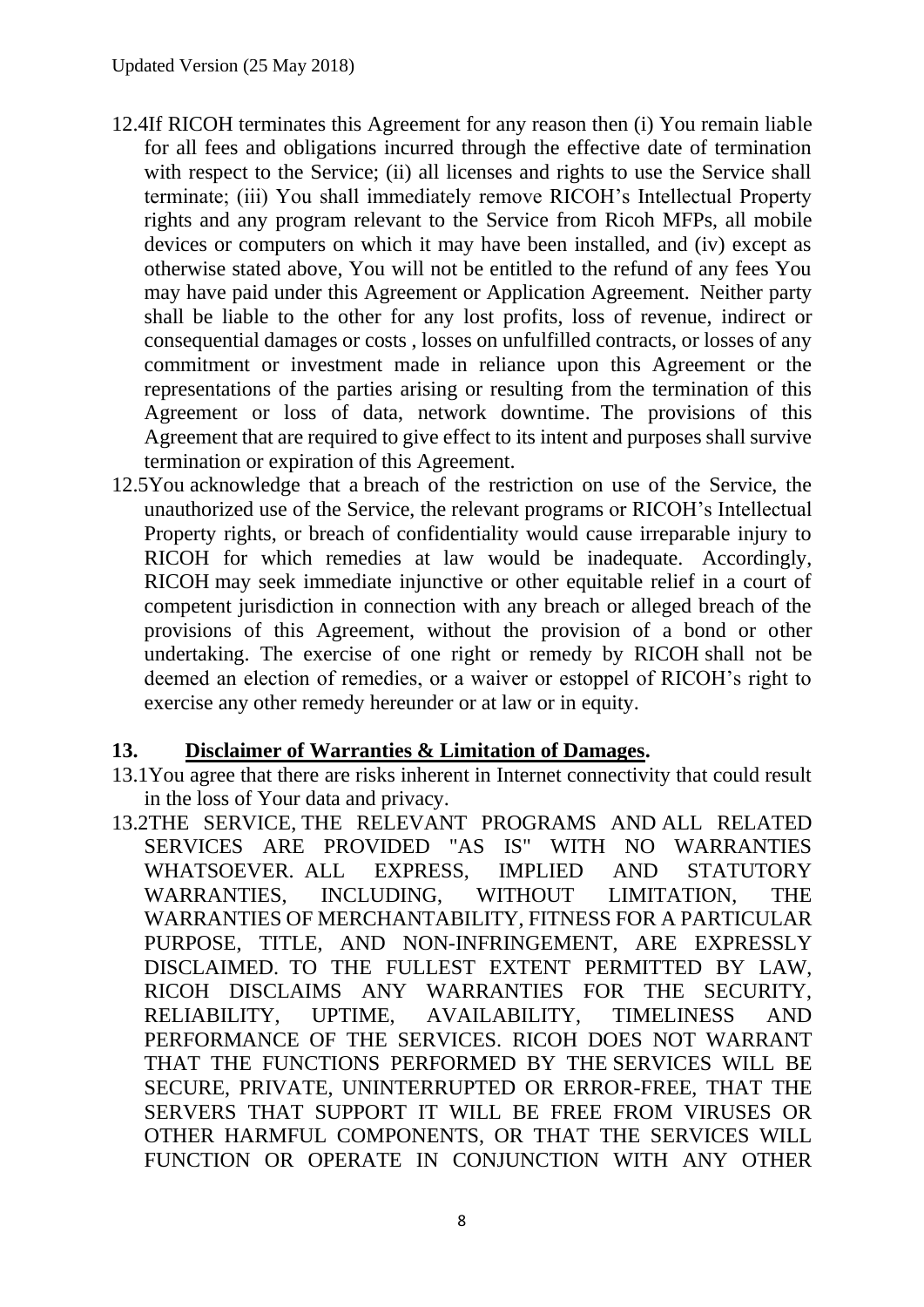PRODUCT OR SHALL MEET YOUR NEEDS. RICOH DOES NOT WARRANT THE ACCURACY OR COMPLETENESS OF ANY FUNCTIONALITY OR APPLICATIONS PROVIDED BY THE SERVICES. YOU UNDERSTAND AND AGREE THAT THE UPLOADING OR SUBMISSION OF ANY DOCUMENTS OR ANY DATA, CONTENT, INFORMATION, MATERIAL OR IMAGE TO RICOH OR THROUGH THE SERVICE IS DONE AT YOUR OWN DISCRETION AND RISK AND THAT YOU WILL BE SOLELY RESPONSIBLE FOR ANY LOSS, INTERCEPTION OR DAMAGE TO YOUR DOCUMENTS, DATA, CONTENT, IMAGES OR OTHER MATERIALS OR ANY DAMAGE TO YOUR COMPUTER SYSTEM OR LOSS OF DATA THAT MAY RESULT IN SUBMISSION OF SUCH MATERIALS, DOCUMENTS, DATA OR USE OF THE SERVICES. FOR THE AVOIDANCE OF DOUBT, YOU ARE SOLELY RESPONSIBLE FOR BACKING-UP YOUR DATA AND DOCUMENTS. WITHOUT LIMITING ANY OF THE FOREGOING, YOU AGREE THAT ANY AND ALL DISCLAIMERS OF WARRANTIES AND LIABILITIES SET FORTH IN THIS SECTION SHALL ALSO BE APPLIED TO THE THIRD PARTY'S CONNECTED SERVICE AND THE DEVICES DEFINED ABOVE.

13.3TO THE FULLEST EXTENT ALLOWED BY LAW, THE **"RICOH INDEMNIFIED PARTIES"** (AS DEFINED IN SECTION 14 BELOW) SHALL NOT BE LIABLE FOR ANY LOSS OF PROFITS, LOSS OF REVENUE, ANTICIPATED PROFITS OR LOST BUSINESS, INDIRECT, INCIDENTAL, CONSEQUENTIAL, SPECIAL, EXEMPLARY AND PUNITIVE DAMAGES, COST OF CAPITAL, COST OF SUBSTITUTE GOODS, FACILITIES, SERVICES OR REPLACEMENT SERVICES, OR DOWNTIME COSTS, OR LOSS OR DESTRUCTION OF CONTENT OR DATA ARISING OUT OF (I) THE USE OF OR INABILITY TO USE THE SERVICE, (II) ANY TRANSACTION OR TRANSMISSION CONDUCTED THROUGH OR FACILITATED BY THE SERVICE, (III) ANY CLAIM ATTRIBUTABLE TO DEFECTS, ERRORS, OMISSIONS, OR OTHER INACCURACIES IN THE SERVICES, (IV) UNAUTHORIZED ACCESS TO OR ALTERATION OF YOUR TRANSMISSIONS OR CONTENT, OR (V) ANY OTHER MATTER RELATING TO THE SERVICE, EVEN IF RICOH HAS BEEN ADVISED OF THE POSSIBILITY OF SUCH DAMAGES. THE FOREGOING DISCLAIMERS, WAIVERS AND LIMITATIONS SHALL APPLY NOTWITHSTANDING ANY FAILURE OF ESSENTIAL PURPOSE OF ANY LIMITED REMEDY. NOTWITHSTANDING THE FOREGOING, THE RICOH INDEMNIFIED PARTIES' LIABILITY FOR: (A) DEATH OR PERSONAL INJURY CAUSED BY THE NEGLIGENCE OF THE RICOH INDEMNIFIED PARTIES' OR THEIR AGENTS OR EMPLOYEES; (B) FRAUDULENT MISREPRESENTATION, OR (C) ANY OTHER LIABILITY THAT CANNOT BE EXCLUDED OR LIMITED BY MANDATORY APPLICABLE LAW; IS NOT EXCLUDED OR LIMITED BY THIS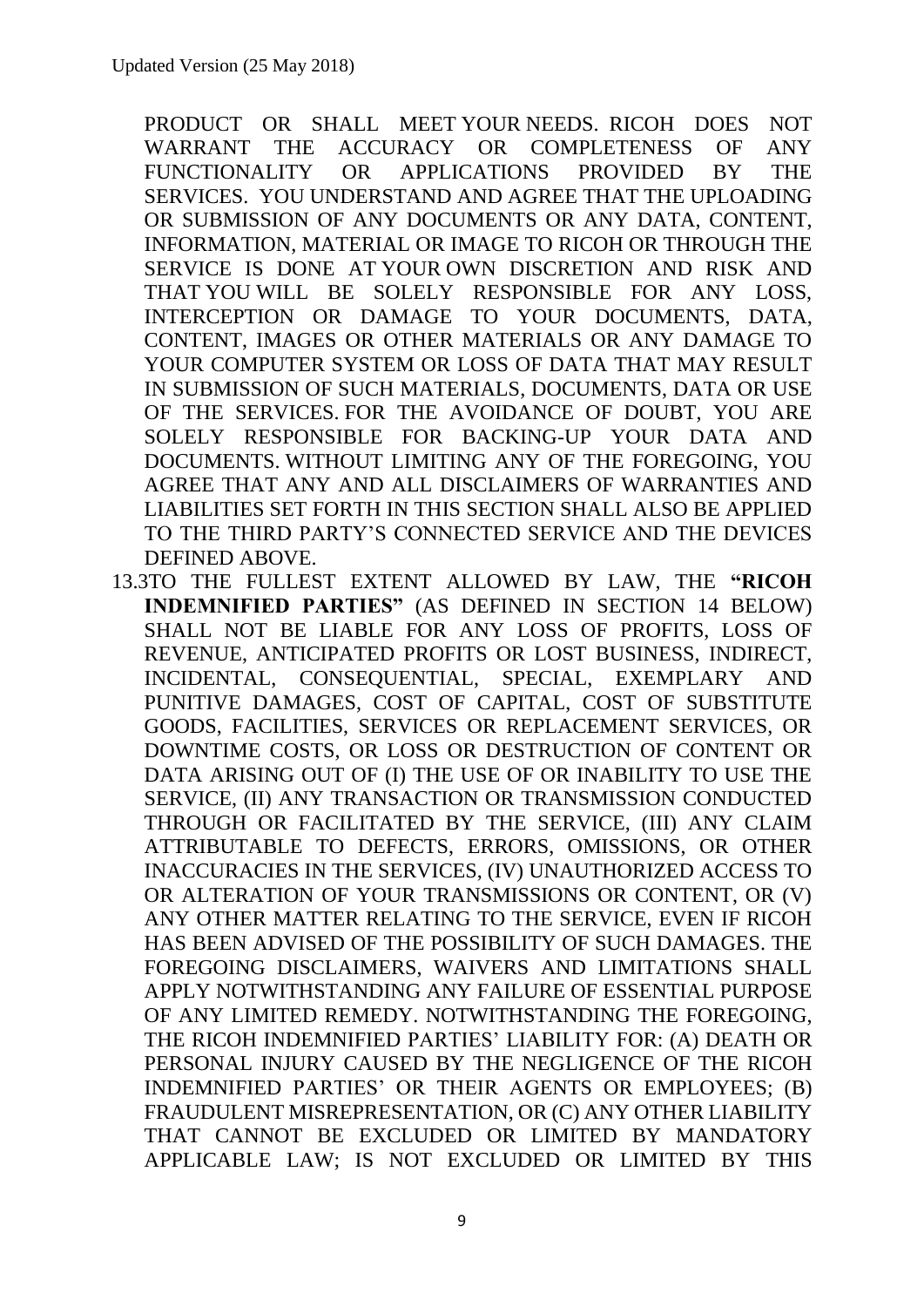## AGREEMENT, EVEN IF ANY OTHER TERM OF THIS AGREEMENT WOULD OTHERWISE SUGGEST THAT THIS MIGHT BE THE CASE.

13.4IF FOR ANY REASON LOCAL LAW OF A COUNTRY IN WHICH THE SERVICE IS ACCESSED DOES NOT ALLOW FOR SUCH LIMITATIONS OR EXCLUSIONS, SOME OR ALL OF THE ABOVE MAY NOT APPLY TO YOU. IN THOSE JURISDICTIONS, RICOH INDEMNIFIED PARTIES' AGGREGATE LIABILITY UNDER THIS AGREEMENT AND IN RELATION TO THE SERVICE AND ANYTHING WHICH RICOH HAS DONE OR NOT DONE IN CONNECTION WITH THIS AGREEMENT (AND WHETHER THE LIABILITY ARISES BECAUSE OF BREACH OF CONTRACT, NEGLIGENCE OR FOR ANY OTHER REASON) IS LIMITED AND WARRANTIES ARE EXCLUDED TO THE GREATEST EXTENT PERMITTED BY LAW, WHERE IN ANY EVENT RICOH'S AGGREGATE LIABILITY SHALL IN NO EVENT EXCEED THE GREATER OF (I) €5000.00 (FIVE THOUSAND EUROS) OR (II) THE TOTAL AMOUNTS PAID AND PAYABLE BY YOU FOR THE USE OF THE SERVICES.

## **14. Indemnification.**

You understand and agree that You are personally responsible for all activities conducted by You and the Users, or under Your account and passwords, or otherwise in connection with Your use of the Service. You agree to defend, indemnify and hold harmless RICOH and their subsidiaries, affiliates, subcontractors, and licensors, and each of its and their respective officers, directors, agents and employees (collectively, **"RICOH Indemnified Parties"**) from and against all losses, expenses, and damages, and all third party suits, claims, judgments and costs (including, but not limited to, direct, incidental, consequential, exemplary and indirect damages), and reasonable attorneys' fees, resulting from or arising out of (i) any data or files submitted, transmitted, stored, used or processed through the Service, including any claims that such data or files infringes the intellectual property rights of third parties, (ii) any Services Misuse, (iii) Your violation of any terms of this Agreement, (iv) any misappropriation of any RICOH's Intellectual Property Rights or unauthorised disclosure or use of RICOH's confidential information, or (v) violations of the export provisions hereof.

## **15. Assignment.**

This Agreement is personal to You and may not be assigned or transferred without the express written consent of RICOH, which consent may be withheld in RICOH's sole discretion. Any purported or attempted assignment without such consent shall be void and of no force or effect. RICOH shall have the right to assign this Agreement to any parent, affiliate or subsidiary, to any entity into or with which it is merged or to any purchase of the majority of its assets. RICOH may, in its sole and absolute discretion, subcontract or delegate performance of portions of the Service, and may change those assignments from time to time without notice to You.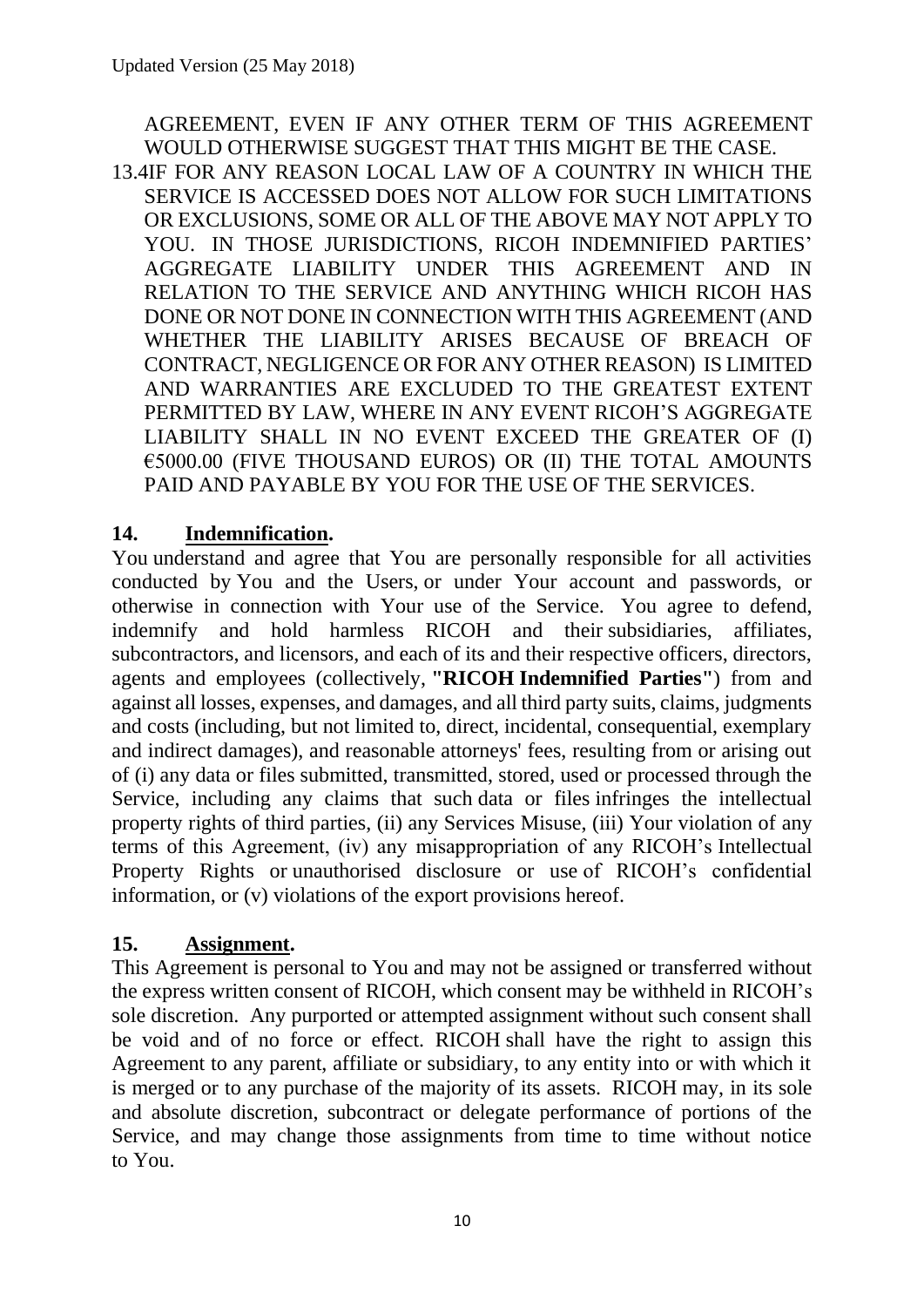# **16. Notices.**

Any notice to be given pursuant to this Agreement shall be in writing. You agree that the parties shall provide notices to each other via regular mail, or nationally recognised overnight courier service. You also agree to the use of electronic mail delivery to Your e-mail address on record in RICOH's Account Information for any notices sent to You by RICOH. Non electronic notices to You may be sent to any address indicated in Your Account Information or in the applicable Application Agreement or any subsequent Order. All notices shall be deemed received on the earlier of actual receipt via overnight courier, twelve hours following electronic transmission, or three days following the date of mailing.

# **17. Information and Personal Data.**

RICOH will store and use any contact information You provide to RICOH in connection with an Order, or the activation or registration of Your account, including names, phone numbers, and e-mail addresses, user IDs and passwords of Users and Administrators, country ("**Account Information**") for the purpose of: (i) providing the Service and any related services to You under this Agreement and any subsequent Orders (including support), (ii) for contacting You in relation to Your use of the Service. RICOH may transfer data and Your Contact Information to third party processors in accordance with applicable Data Protection Regulations.

If the use of the Services involve the processing by RICOH of personal data on Your behalf, then **Schedule 1 – "Data Protection**" shall apply.

## **18. Export Controls.**

You shall comply with all export laws and restrictions and regulations of the Department of Commerce, the United States Department of Treasury Office of Foreign Assets Control, or other United States or foreign agency or authority, and shall not use the Service to export, or allow the export or re-export of any content in violation of any such restrictions, laws or regulations. You represent and warrant that You and the Users are not located in, and are not nationals or residents of any restricted country, and that none of the Users are listed on the United States Department of Treasury list of Specially Designated Nationals, Specially Designated Terrorists, and Specially Designated Narcotics Traffickers, or on the United States Department of Commerce Table of Denial Orders. You also agree that You will not use the Service for any purposes prohibited by United States or other countries' laws, including without limitation, for the development, design, manufacture or production of nuclear, chemical, or biological weapons of mass destruction.

## **19. Independent Contractors.**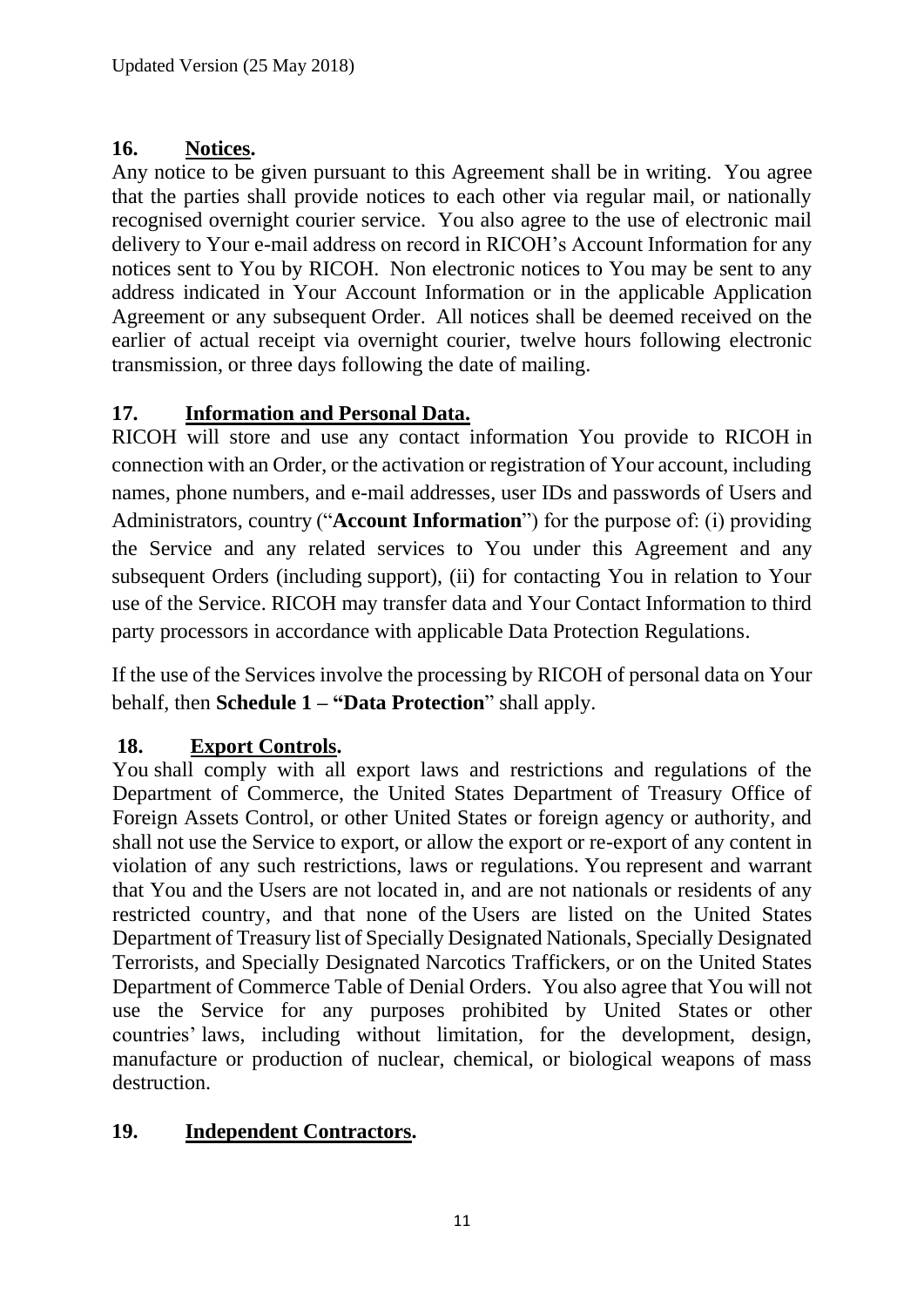The Parties are and shall be independent contractors, and nothing herein shall be deemed to cause this Agreement to create an agency, partnership, employment relationship or joint venture between the Parties.

# **20. Force Majeure.**

Neither party shall be liable for failure to fulfil its obligations under this Agreement or for delays in delivery due to causes beyond its reasonable control, including but not limited to act of God, acts or omissions of the other party, man-made or natural disasters (including without limitation earthquake, tidal wave, flood, fire, hurricane and tornado), epidemic, material shortages, war, riot, terrorist acts, strikes, delays in transportation, viruses, utility failures, interruption of telecommunications or the Internet service, or inability to obtain labour or materials through its regular sources. The time for performance of any such obligation shall be extended for the time period lost by reason of the delay.

# **21. Governing Law.**

The United Nations Convention on Contracts for the International Sale of Goods does not apply to this Agreement. The governing law and jurisdiction for this Agreement will depend upon where You apply for the use of the Service to the Vendor:

(a) if You apply for the use of the Service in the Americas, this Agreement shall be deemed made under the laws of the State of New York, USA, excluding the choice of law and conflict of law provisions, and any claim against RICOH may be enforced or disputed only and exclusively in the courts of the State of New York,

(b) if You apply for the use of the Service in Europe, the Middle East or Africa, this Agreement shall be deemed made under the laws of the **[COUNTRY WHERE** RICOH IS BASED], excluding the choice of law and conflict of law provisions, and any claim against RICOH may be enforced or disputed only and exclusively in the courts of England,

To the extent permitted by local law, the parties hereto waive any right they may have to trial by jury.

# **22. Severability.**

If any provision of this Agreement shall be held by a court of competent jurisdiction to be contrary to law or public policy the remaining provisions shall remain in full force and effect.

## **23. No Waivers.**

The failure of either party hereto at any time to exercise its rights under this Agreement shall not be deemed a waiver thereof, nor shall such failure in any way prevent said party from subsequently asserting or exercising such rights.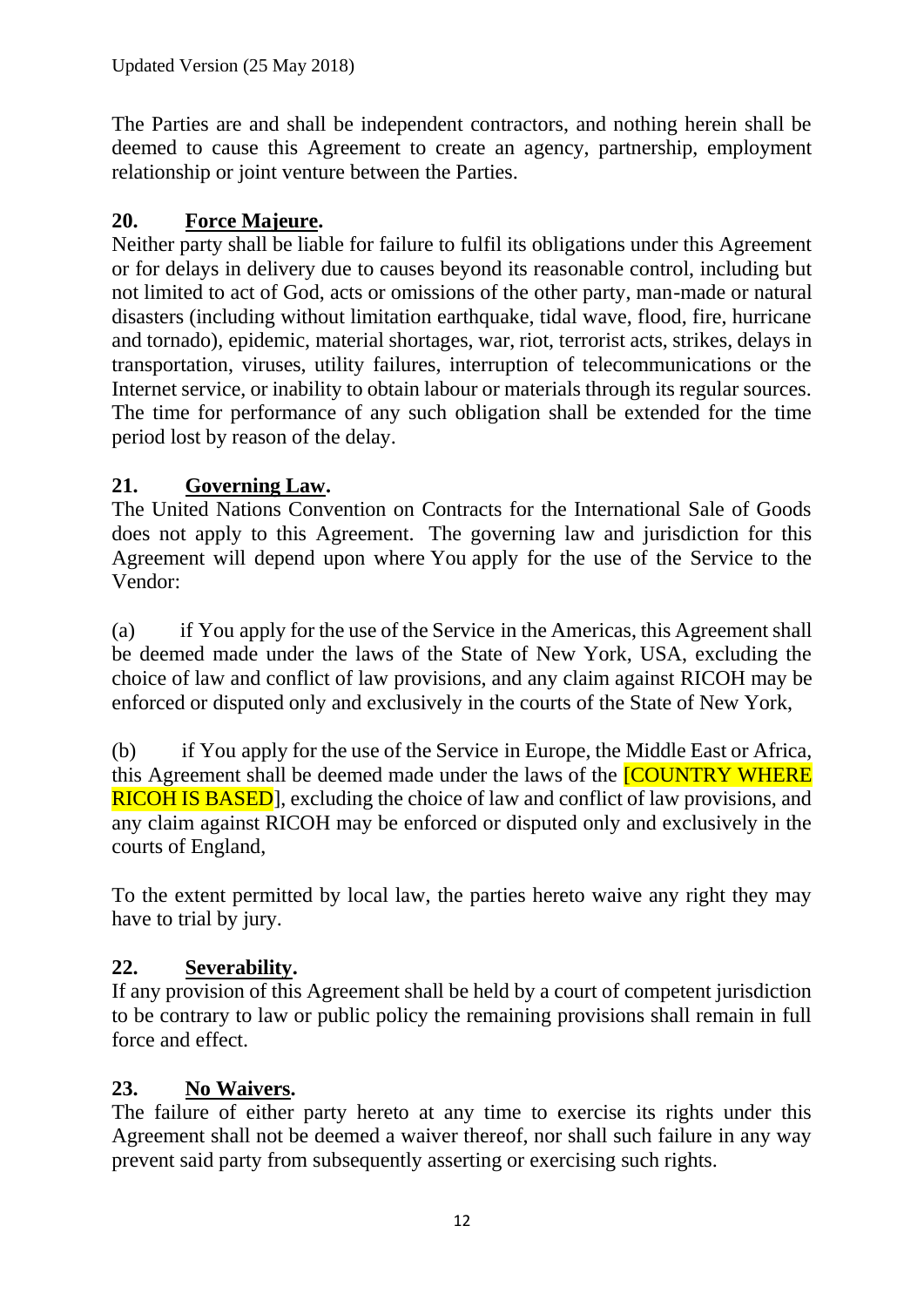## **24. Entire Agreement.**

This Agreement and the Applicable Agreement constitute the entire understanding and agreement between the parties hereto with respect to the subject matter of this Agreement and merge all prior communications, understanding and agreements. No amendments shall become effective without written agreement signed by the parties hereto.

## **25. Amendment.**

RICOH shall have the right to amend, in whole or in part, the terms set forth in this Agreement from time to time by seven (7) days prior notice to You on the Portal Page. If You do not agree such amendment, You may terminate this Agreement by written notice to RICOH in the format as designated by RICOH. You shall be deemed to consent to such amendment after the effective date thereof as indicated in the said notice.

If there are discrepancies between the English version of this Agreement and any other language versions of this Agreement, the English version of this Agreement shall prevail.

## **26. Beta.**

- 26.1 Subject to the terms and conditions of this Agreement, RICOH may also grant You a time-limited, non-exclusive, non-assignable, non-sublicensable, and nontransferable free of charge license ("Beta License") to access and use the Service on RICOH MFPs, to allow Users to use the Services solely for its own internal use and for testing purposes only and not for business purposes or any further distribution or resale. Certain functionalities may not be available with the Beta version.
- 26.2 As the Services are being supplied to you on a free of charge basis, the Beta License is expressly limited to a period of ninety (90) days from the date of the activation of the Services, unless sooner terminated. BY YOUR USE OF A BETA LICENSE, YOU UNDERSTAND AND AGREE THAT YOUR RIGHT TO USE THE SERVICES WILL AUTOMATICALLY TERMINATE AFTER THE STATED TIME PERIOD AND THEREAFTER, YOU WILL NOT BE ABLE TO CONTINUE USE OF THE SERVICES UNTIL YOU PURCHASE A FEE-BASED VERSION THEREOF (IF THEN AVAILABLE).
- 26.3 The Beta Service may include reasonable on-line support if this is set forth in the Application Agreement.
- 26.4 Following expiration of the Beta License, You accept that RICOH may contact You to request feedback to directly improve the quality of the Services. You agree to report any flaws, errors or imperfections discovered with the Beta Service. RICOH will use best efforts to provide transparency on any improvements, modifications and changes arising from or in connection with the beta Service.

### **SCHEDULE 1 – DATA PROTECTION**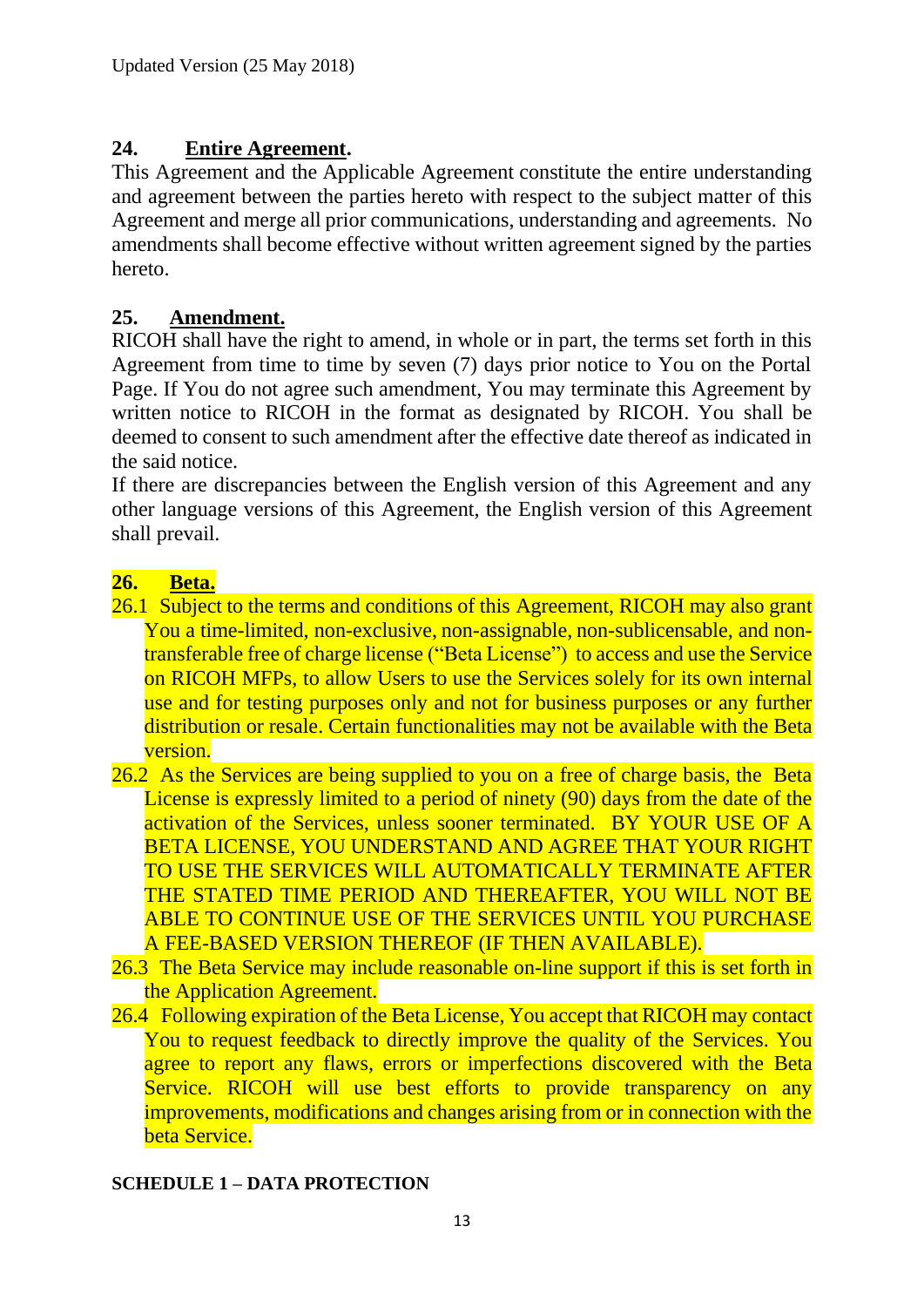### **1. Definitions And Interpretation**

### 1.1. Defined terms

Defined terms used in this schedule are as follows:

| Data<br><b>Protection</b><br><b>Regulations</b> | all laws applicable to any personal<br>data processed under or in connection<br>with this Agreement, including:                                                                                                                                                                                                                                                                                                                                                                                                                            |
|-------------------------------------------------|--------------------------------------------------------------------------------------------------------------------------------------------------------------------------------------------------------------------------------------------------------------------------------------------------------------------------------------------------------------------------------------------------------------------------------------------------------------------------------------------------------------------------------------------|
|                                                 | the Data Protection Directive<br>95/46/EC (as the same may be<br>superseded by the GDPR);<br>the Privacy and Electronic<br><b>Communications Directive</b><br>2002/58/EC;<br>the GDPR, once it comes into<br>effect:<br>the Data Protection Act 1998<br>and all other national legislation<br>implementing or supplementing<br>any of the foregoing; and<br>all associated codes of practice<br>and other binding guidance<br>issued by any Regulator;<br>all as amended, re-enacted and/or<br>replaced and in force from time to<br>time; |
| GDPR                                            | Protection<br>General<br>the<br>Data<br>Regulation $2016/679$ ;                                                                                                                                                                                                                                                                                                                                                                                                                                                                            |

1.2. Terms from the Data Protection Regulations

When used in this Agreement, the following terms shall have the same meaning as in the Data Protection Regulations:

- (a) personal data;
- (b) data controller;
- (c) data processor;
- (d) processing; and
- (e) supervisory authority.
- 1.3. Application of this schedule

This schedule sets out the obligations of each party with regard to the processing of personal data under or in relation to the Agreement between Ricoh and Customer of which this schedule forms a part. To the extent of any conflict between this schedule and the rest of this Agreement, the terms of this schedule will take precedence.

### **2. Processing of personal data under this Agreement**

2.1. Personal data to be processed under this Agreement

The personal data to be processed under this Agreement are described in the Appendix to this schedule.

2.2. Compliance with the Data Protection Regulations

Each of Ricoh and the Customer will comply with (and shall ensure that its staff and/or subcontractors comply with) the Data Protection Regulations.

2.3. Relationship and roles of the parties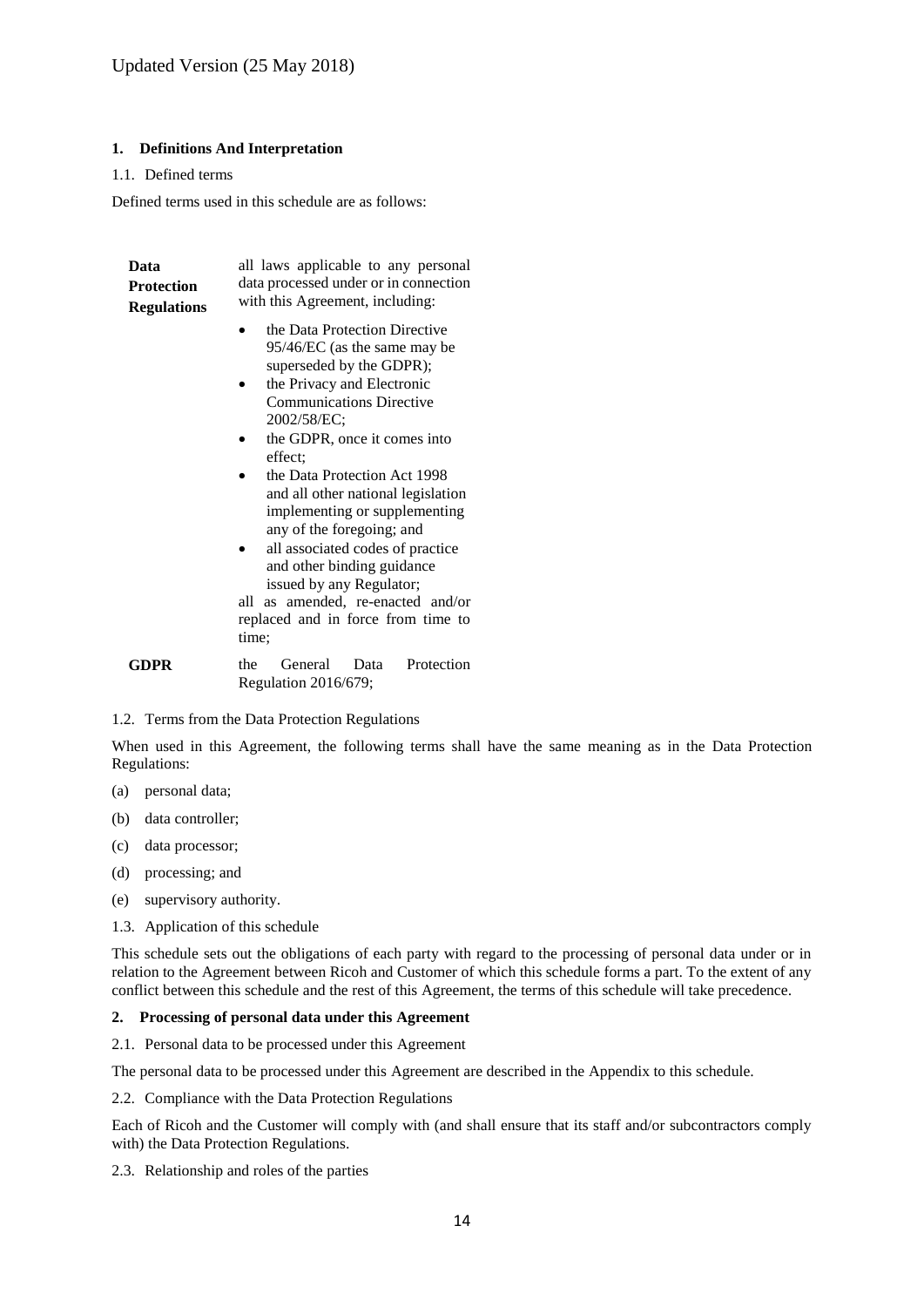In relation to the processing of personal data under this Agreement, the parties acknowledge and agree that:

- (a) Customer is the data controller; and
- (b) Ricoh is a data processor;

in relation to the processing. Ricoh agrees that it will process the personal data in accordance with the terms of this Agreement.

2.4. Responsible individuals and enquiries

Ricoh and the Customer will each notify the other of the individual within its organisation authorised to respond from time to time to enquiries regarding the personal data and the processing which is the subject of this Agreement. Ricoh and the Customer shall each deal promptly and reasonably with all such enquiries.

### **3. Responsibilities of Ricoh**

### 3.1. Processing of personal data by Ricoh

In relation to the processing of personal data under this Agreement, Ricoh shall:

- (a) process the personal data only to the extent necessary in order to provide the Cloud Services and then only in accordance with:
	- (i) the terms of this Agreement;
	- (ii) the Customer's written instructions from time to time:
- (b) implement appropriate technical and organisational measures to ensure a level of security appropriate to the risks that are presented by the processing, in particular protection against accidental or unlawful destruction, loss, alteration, unauthorised disclosure of, or access to personal data transmitted, stored or otherwise processed under this Agreement;
- (c) take all reasonable steps to ensure that only authorised personnel have access to the personal data and that any persons whom it authorises to have access to the personal data will respect and maintain all due confidentiality in relation to the personal data;
- (d) not engage any sub-processors in the performance of the Cloud Services without the prior written consent of the Customer and otherwise in accordance with paragraph [3.2](#page-15-0) at all times;
- (e) not do, or omit to do, anything, which would cause the Customer to be in breach of its obligations under the Data Protection Regulations;
- (f) immediately notify the Customer of any actual or alleged incident of unauthorised or accidental disclosure of or access to any personal data or other breach of this Agreement by Ricoh or any of Ricoh's staff, subprocessors or any other identified or unidentified third party (a "**Security Breach**");
- (g) promptly provide the Customer with full cooperation and assistance in respect of any Security Breach and all information in Supplier's possession concerning the Security Breach;
- (h) where applicable in respect of any personal data processed under this Agreement, co-operate with and assist the Customer in ensuring compliance with:
	- (i) the Customer's obligations to respond to requests from any data subject(s) seeking to exercise its/their rights under Chapter III of the GDPR, including by notifying the Customer of any written subject access requests Ricoh receives relating to the Customer's obligations under the Data Protection Regulations; and
	- (ii) the Customer's obligations under Articles  $32 36$  of the GDPR to:
		- (A) ensure the security of the processing;
		- (B) notify the relevant supervisory authority, and any data subject(s), where relevant, of any breaches relating to personal data;
		- (C) carry out any data protection impact assessments (each a "**DPIA**") of the impact of the processing on the protection of personal data; and
		- (D) consult the relevant supervisory authority prior to any processing where a DPIA indicates that the processing would result in a high risk in the absence of measures taken by the Customer to mitigate the risk.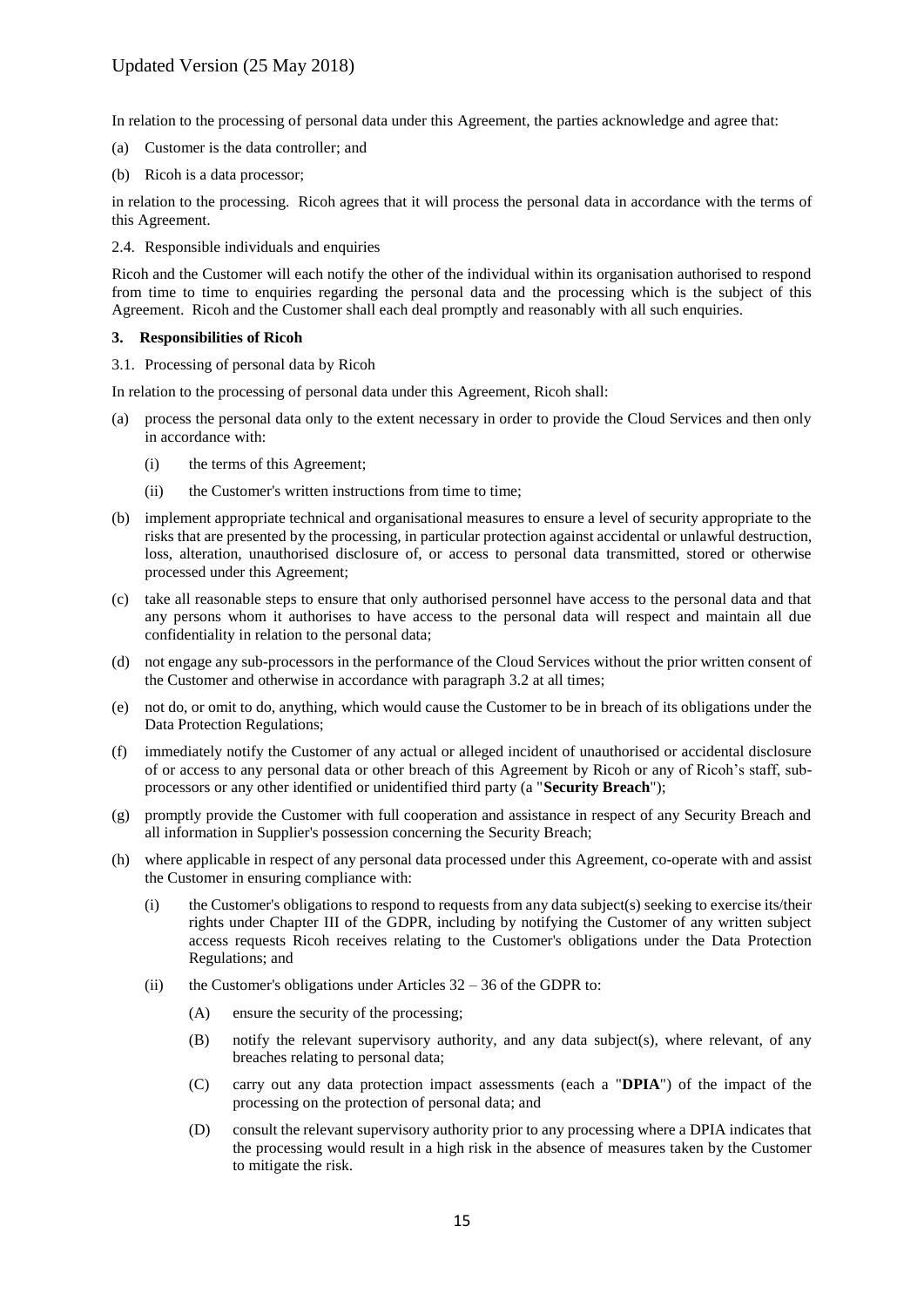### <span id="page-15-0"></span>3.2. Sub-processors

Ricoh will ensure that any sub-processor it engages to provide any services on its behalf in connection with this Agreement does so only on the basis of a written contract which imposes on such sub-processor terms equivalent to those imposed on Ricoh in this schedule (the "**Relevant Terms**"). Ricoh shall procure the performance by the sub-processor of the Relevant Terms and shall be directly liable to the Customer for:

- (a) any breach by the sub-processor of any of the Relevant Terms;
- (b) any act or omission of the sub-processor which causes:
	- (i) Ricoh to be in breach of this Agreement; or
	- (ii) Ricoh or the Customer to be in breach of the Data Protection Regulations.
- 3.3. Monitoring of Supplier's performance

The Customer is entitled to monitor and audit Ricoh's compliance with the Data Protection Regulations and its obligations under this Agreement at any time during normal business hours. Ricoh agrees to provide the Customer promptly with all access, assistance and information that is reasonably necessary to enable the monitoring and audits concerned. If the Customer believes that an on-site audit is necessary, Ricoh agrees to give the Customer unhindered and free access to Ricoh's premises (subject to any reasonable confidentiality and security measures), and to any stored personal data and data processing programs it has on-site. The Customer is entitled to have the audit carried out by a third party subject to the aforementioned conditions.

### 3.4. Transfers to third parties

If Ricoh transfers any personal data received from or on behalf of the Customer to any third party (which shall include any affiliates of Ricoh) where such third party is located outside the European Economic Area, Ricoh shall in advance of any such transfer seek the written instructions of the Customer.

### 3.5. Completion of Services

Upon completion of the Cloud Services, Ricoh will either:

- (a) delete; or
- (b) return to the Customer,

all personal data (including copies) processed under this Agreement.

### **Appendix to Schedule**

### **1. Details of personal data processing under this Agreement**

### <span id="page-15-1"></span>1.1. Background

Under this Agreement, Ricoh provides a web-based cloud service to Customer which is hosted by a third party sub-processor (Amazon Web Services). The cloud service allows Customer to have access to Third Party's Connected Services from the panel of the Ricoh MPFs as described in Section 1 of this Agreement. In particular Customer may upload documents (which may include personal data) onto the cloud storage supplied by Third Party's Connected Services, by scanning such documents using the Ricoh MFPs. Such personal data will be stored and processed by Ricoh (and its third party sub-processor) in accordance with the terms below.

### 1.2. Description of processing

The processing to be carried out by Ricoh (and its third party sub-processor) is as follows: